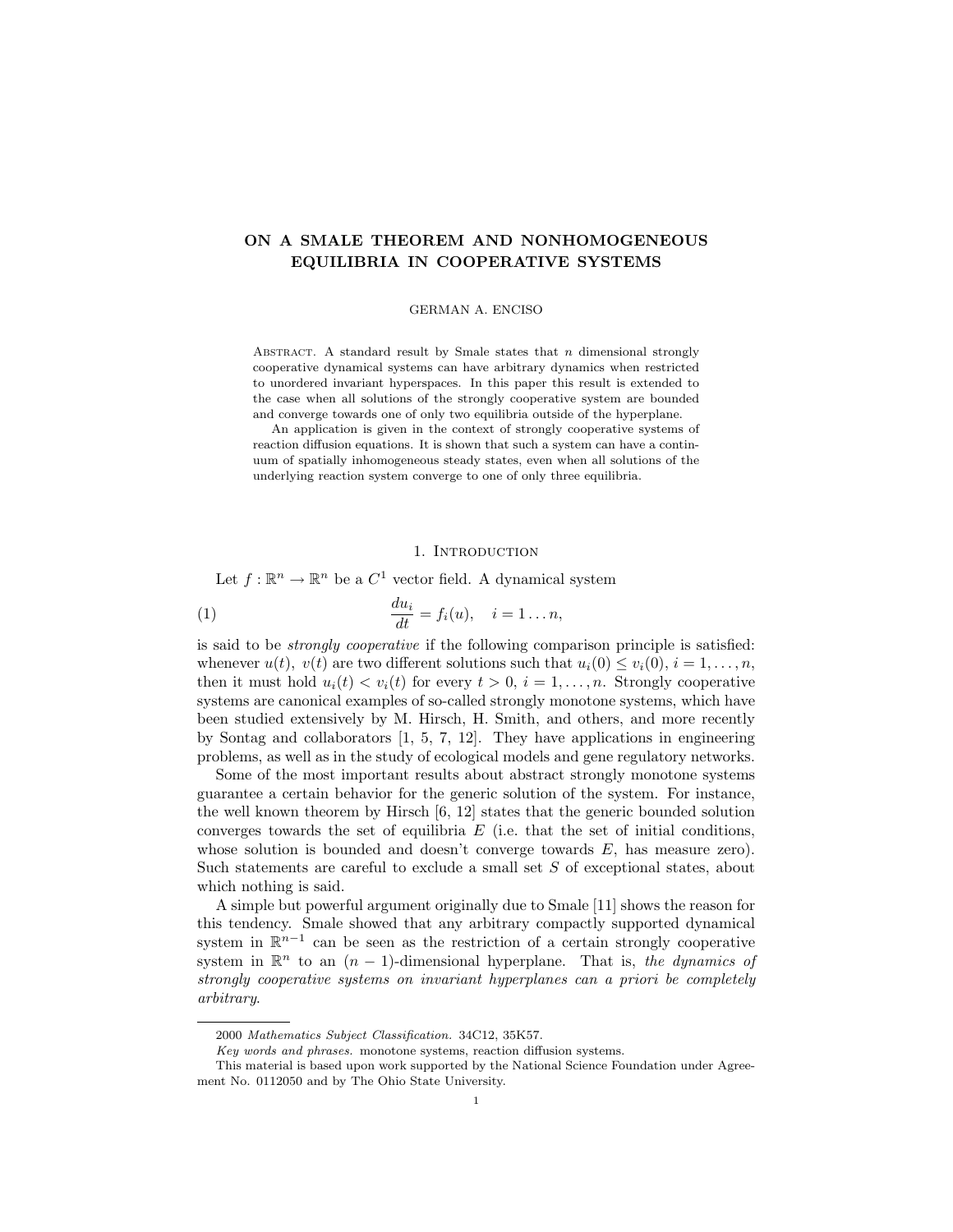#### 2 GERMAN A. ENCISO

Now, Smale's argument is originally carried out for so-called competitive systems, and the corresponding statement for strongly cooperative systems requires considering the system in the negative time direction (see for instance Hirsch and Smith [7], Section 3.5). But the hyperplane in question is globally exponentially attractive in the original example. In particular, the time-inverted system has unbounded solutions everywhere outside of this hyperplane. This can be unsatisfying in some applications, for instance in the context of the Hirsch generic convergence theorem which requires for its usefulness the boundedness of solutions.

The main result of this paper is a theorem in the spirit of the Smale theorem, adapted so that the strongly cooperative embedding has bounded solutions, and so that every solution outside of the invariant hyperplane remains bounded and converges towards one of only two equilibria in  $\mathbb{R}^n$ . Define the function  $S(u) :=$  $u_1 + \ldots + u_n$  and the hyperplane  $H := S^{-1}(0)$ .

**Theorem 1.** Consider a  $C^2$  function  $g : H \to H$ , and a compact region  $R \subseteq H$ . Then there exists a  $C^2$  function  $f : \mathbb{R}^n \to \mathbb{R}^n$ , such that

- (1) for every  $u \in \mathbb{R}^n$  and every  $i \neq j$ :  $\partial f_i / \partial u_j(u) > 0$ ;
- (2) for every  $u \in R$ :  $g(u) = f(u)$ ;
- (3) There exists  $P > 0$  such that every solution  $u(t)$  of (1) with  $S(u(0)) > 0$  $(S(u(t)) < 0)$  converges towards  $(P, \ldots, P)$  (towards  $(-P, \ldots, P)$ ) as  $t \to$ ∞;
- (4) if it holds that  $g(u) \circ u < 0$  on  $H R$ , then f has no zeros other than those of g and  $\pm (P, \ldots, P)$ .

Item 1. is a well known sufficient condition for the strong cooperativity of system (1). An important step in the proof of this theorem is the construction of a 'template' strongly cooperative system with bounded solutions

$$
\frac{\mathrm{d}u}{\mathrm{d}t} = M(u),
$$

which has a continuum of equilibria along a bounded subset of  $H$ . This system is then suitably altered so that it equals any given function  $g : H \to H$  on the bounded subset of H.

Application: Strongly Cooperative Reaction Diffusion Systems. As an application, consider a system of reaction diffusion equations

(3) 
$$
\frac{\partial u_i}{\partial t} = d_i \Delta u_i + f_i(u), \quad i = 1...n,
$$

defined on a bounded domain  $\Omega \subseteq \mathbb{R}$  under Neumann boundary conditions, where  $d_i > 0$  and  $f_i : \mathbb{R}^n \to \mathbb{R}$  is a  $C^2$  function,  $i = 1 \dots n$ . A general question for these systems is their relationship with the corresponding finite dimensional system (1). Note that while every equilibrium of  $(1)$  corresponds to an equilibrium of  $(3)$ , there may nevertheless be equilibria of (3) which are nonhomogeneous in space, and which therefore don't naturally correspond to an equilibrium of (1). For instance, if  $n = 1$ and  $f(u) = u(u + 1)(1 - u) = u - u^3$ , then (3) takes the form of the so-called Fisher-Kolmogorov equation. For this system (1) has exactly three equilibria, but it is well known that (3) may have additional solutions.

As in the finite dimensional case, the condition  $\partial f_i/\partial u_i > 0$ ,  $i \neq j$ , implies a comparison principle for the solutions of (3) ([12], Chapter 7). This comparison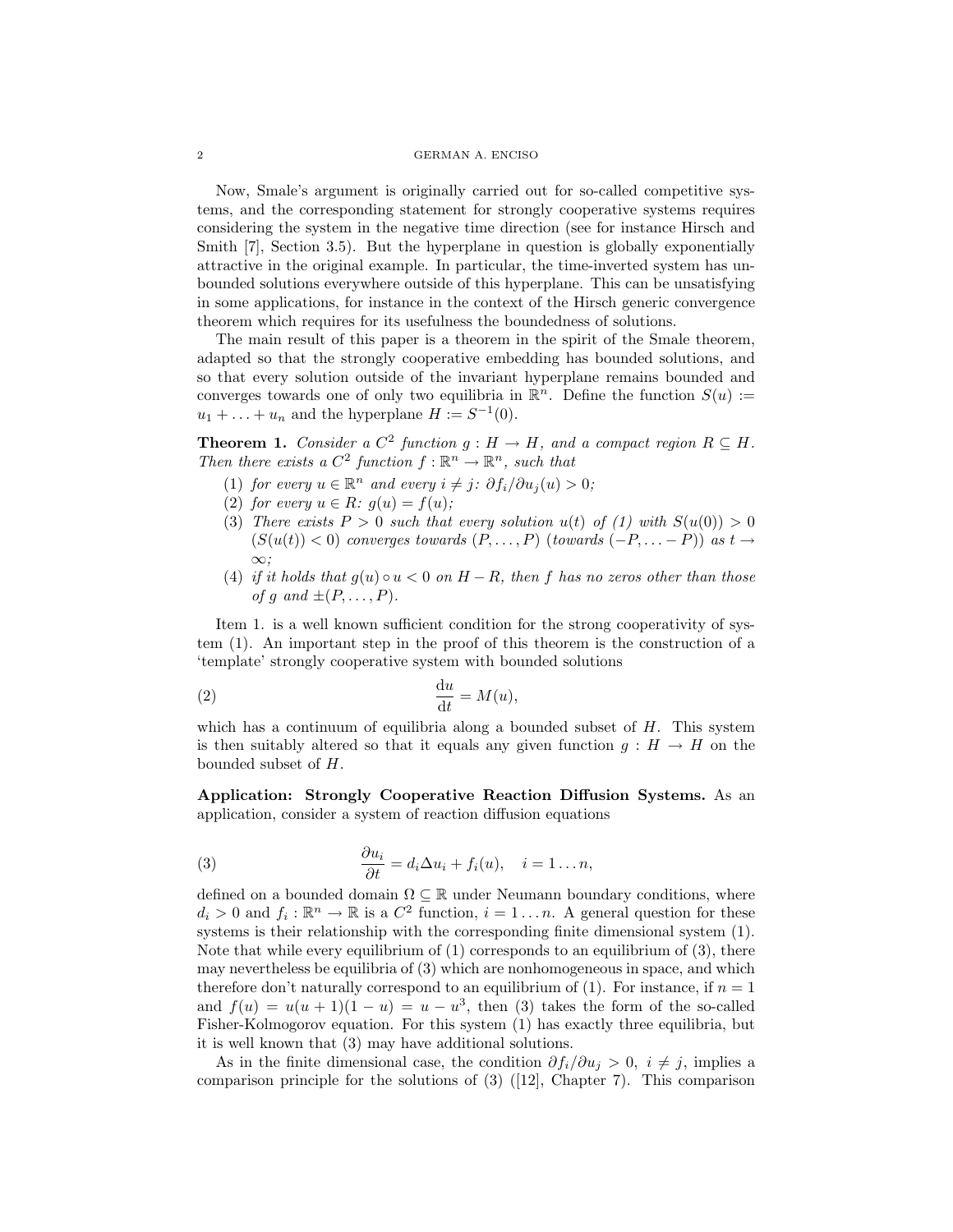principle is an important tool for the analysis of reaction diffusion systems in a variety of cases; see for instance the book by Cantrell and Cosner [2], where the cooperativity is used in the analysis of various spatial ecological models.

The application of Theorem 1 addresses the existence of uncountably many nonhomogeneous equilibria in these strongly cooperative reaction diffusion systems with bounded solutions.

**Theorem 2.** There exists a reaction diffusion system  $(3)$  under Neumann boundary conditions such that

- (1) for every  $u \in \mathbb{R}^n$  and every  $i \neq j$ :  $\partial f_i / \partial u_j(u) > 0$ ;
- (2) every solution of (1) converges towards one of only three equilibria; but
- (3) the set of nonhomogeneous equilibria of  $(3)$  has the cardinality of the continuum.

The construction is carried out in the case  $\Omega = (-\pi/2, \pi/2)$  with  $n = 3$ . First a non-cooperative system is constructed on a two dimensional reaction diffusion system, in which a continuum of equilibria is shown to exist (Section 3). Then this system is embedded in a three dimensional cooperative system using Theorem 1.

This result is interesting because reaction diffusion equations (3) for scalar x and u may have only finitely many nonhomogeneous solutions, as is the case for the Fisher-Kolmogorov equation above. Note also the work on realization of ODEs in reaction diffusion equations, which among many other results implies the existence of a continuum of equilibria for (3) in the Dirichlet case for  $\Omega \subseteq \mathbb{R}^m$ ,  $m > 1$  [10].

Regarding item 3. from Theorem 2, in a paper by Kishimoto and Weinberger [9] it is proved that for convex  $\Omega$  and given a system (3) such that  $\partial f_i/\partial u_j > 0$  for  $i \neq j$ , any nonhomogeneous equilibrium must be linearly unstable. Moreover, in a recent result by Smith, Hirsch, and the author, it is shown that under the same hypotheses the generic bounded solution of (3) converges towards a homogeneous equilibrium [4]. In particular, the set of nonhomogeneous equilibria must also be sparse (in the sense of prevalence; see [8, 3]). This indicates that item 3. in Theorem 2 cannot be strenghened to a substantially larger set of nonhomogeneous equilibria.

Refer to [12], Chapter 7, regarding the existence and uniqueness of solutions of system (3). We use  $C(\Omega, \mathbb{R}^n)$  as the state space for the underlying dynamical system.

### 2. Strongly Cooperative Embedding

In this section we construct the Smale embedding described in the introduction. Our first result provides the template strongly cooperative system used in the proof of Theorem 1.

**Proposition 1.** There exists  $\epsilon > 0$  and a smooth function  $M : \mathbb{R}^n \to \mathbb{R}^n$  such that

- (1) for every  $u \in \mathbb{R}^n$  and every  $i \neq j$ :  $\frac{\partial M_i}{\partial u_j}(u) > 0$ ,
- (2) for every  $u \in H$ ,  $|u| \leq \epsilon$ :  $M(u) = 0$ , and
- (3) for every solution  $u(t)$  of (2) such that  $S(u(0)) > 0$   $(S(u(t)) < 0)$ , it holds  $u(t) \rightarrow (1, \ldots, 1)$   $(u(t) \rightarrow (-1, \ldots -1))$  as  $t \rightarrow \infty$ .

*Proof.* Consider a smooth function  $\theta : \mathbb{R}^n \to [0,1]$  such that i)  $\theta(u) = 0$  on the closed set  $\{u \in \mathbb{R}^n | u \in H, |u| \leq 1/2\}$ ; ii)  $\theta(u) = 1$  on the closed set  $\mathbb{R}^n - \{u \in$  $\mathbb{R}^n | S(u) < 1/2, |u| < 1$ ; iii)  $0 < \theta(u) < 1$  for all other  $u \in \mathbb{R}^n$ .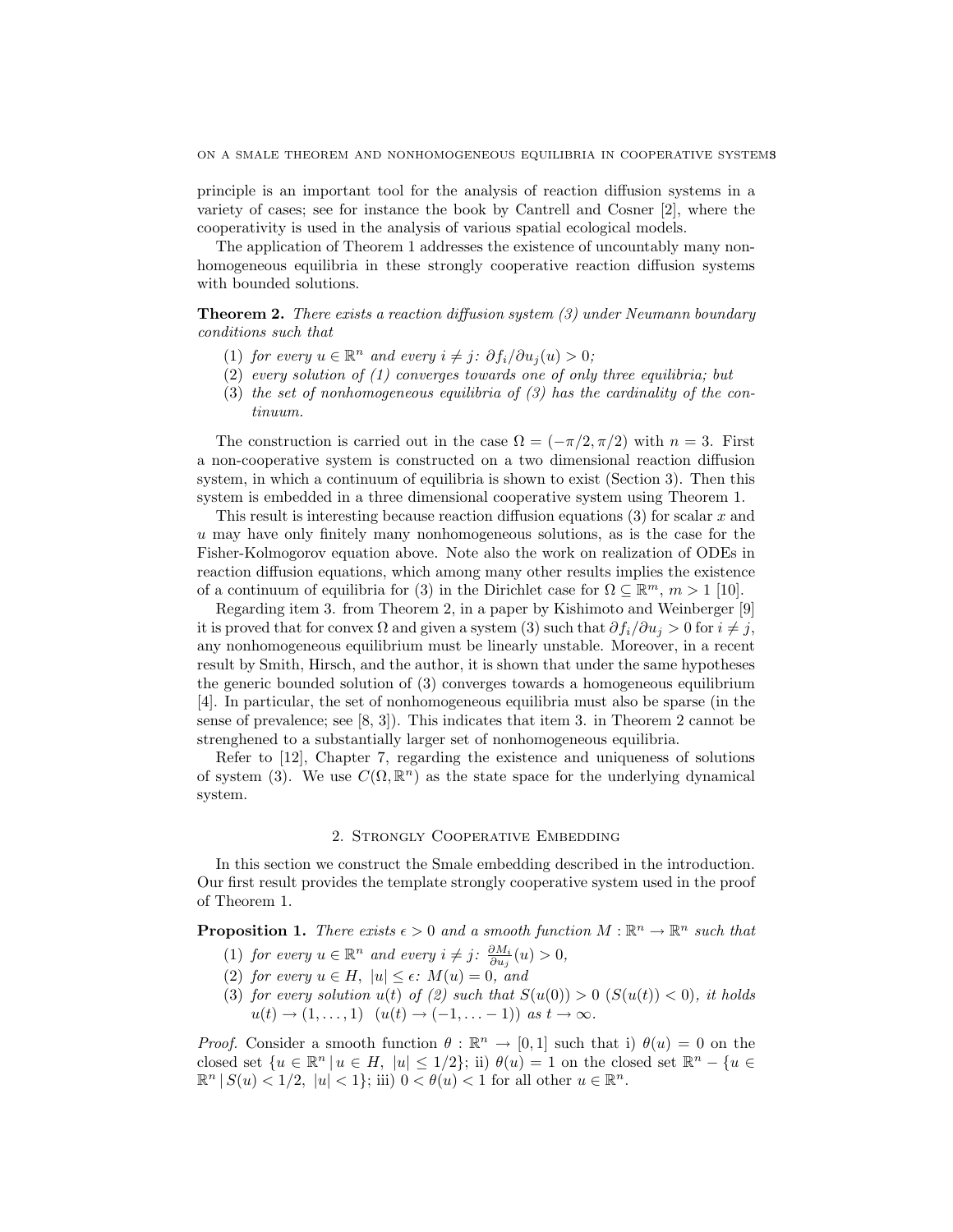Define  $\gamma : \mathbb{R} \to \mathbb{R}$  to be a smooth function with the following properties: i) for  $|x| \leq 1$ , let  $\gamma(x) := Jx$ , where the constant  $J > 0$  will be specified below; ii) the zeros of  $\gamma$  are exactly  $0, nP, -nP$  for some  $P > 0$ ; iii)  $\gamma'(x) \geq -1/(2n), x \in \mathbb{R}$ . It follows from ii) that  $\gamma(x) < 0$  for  $x > nP$ ,  $\gamma(x) > 0$  for  $x < -nP$ .

Define the smooth function  $M : \mathbb{R}^n \to \mathbb{R}^n$ :

(4) 
$$
M_i(u) := \theta(u) \left( \frac{S(n)}{n} - u_i \right) + \gamma(S(u)), \quad i = 1, \dots, n.
$$

We first show the strong monotonicity of the system (2). Fix  $i = 1 \dots n$ , and let  $j \neq i$ . For  $|u| \leq 2$ ,  $|S(u)| \leq 1$ :

$$
\frac{\partial M_i}{\partial u_j}(u) = \frac{\partial}{\partial u_j} \left[ \theta(u) \left( \frac{S(u)}{n} - u_i \right) \right] + 1 \cdot \gamma'(S(u)).
$$

But  $\gamma'(S(u)) = J$ , by assumption i) in the construction of  $\gamma$ . Since the continuous function  $\frac{\partial}{\partial u_j}[\theta(u)(\frac{S(u)}{n} - u_i)]$  has a minimum on the compact set  $\{v \mid |v| \leq$ 2,  $|S(v)|$  ≤ 1}, we can choose  $J > 0$  to be large enough that  $\frac{\partial M_i}{\partial u_j}(u) > 0$  on this set; similarly for all other choices of  $i, j$ .

If  $|u| > 2$  or  $S(u) > 1$ , then  $\theta(v) \equiv 1$  on a neighborhood of u, and it holds for  $i \neq j$ :

$$
\frac{\partial M_i}{\partial u_j}(u) = \frac{1}{n} + \gamma'(S(u)) \ge \frac{1}{n} - \frac{1}{2n} > 0,
$$

by assumption iii) in the construction of  $\gamma$ .

In order to further understand this monotone system, write  $M(u) = a(u) + b(u)$ , where

$$
a_i(x) := \theta(u) \left( \frac{S(u)}{n} - u_i \right), \quad b_i(u) := \gamma(S(u)), \quad i = 1, \dots, n.
$$

We calculate the dot product of these vectors:

$$
a(u) \circ b(u) = \theta(u)\gamma(S(u))\sum_{i=1}^n \frac{1}{n}S(u) - u_i = 0.
$$

For instance, in order to determine the zeros of  $M(u)$ , it holds in particular that  $M(u) = 0$  if and only if  $a(u) = b(u) = 0$ . We have  $a(u) = 0$  if and only if either  $\theta(u) = 0$ , or  $nu_i = S(u)$  for every i. Thus the set of zeros of a is  $(\overline{B}_{1/2} \cap$ H)  $\cup$  { $(\alpha, \ldots, \alpha)$  |  $\alpha \in \mathbb{R}$ . Also,  $b(u) = 0$  holds exactly on the set  $\{v \mid S(v) =$  $nP,0$ , or  $-nP$ . The second claim in the proposition follows from rescaling M by a factor of  $1/P$ .

Let  $u(t)$  be a solution of (2), and define  $v(t) := S(u(t))/n$ . It follows by the chain rule that

(5)

$$
nv'(t) = \sum_{i=1}^{n} u'_i(t) = n\gamma(S(u(t))) + \theta(u) \sum_{i=1}^{n} \frac{1}{n} S(u) - u_i = n\gamma(S(u(t))) = n\gamma(nv(t)).
$$

Thus  $v'(t) = \gamma(nv(t))$ . In particular, H is an unstable invariant subset for the system (2). Moreover,  $v(t)$  remains bounded and converges towards 0, P or  $-P$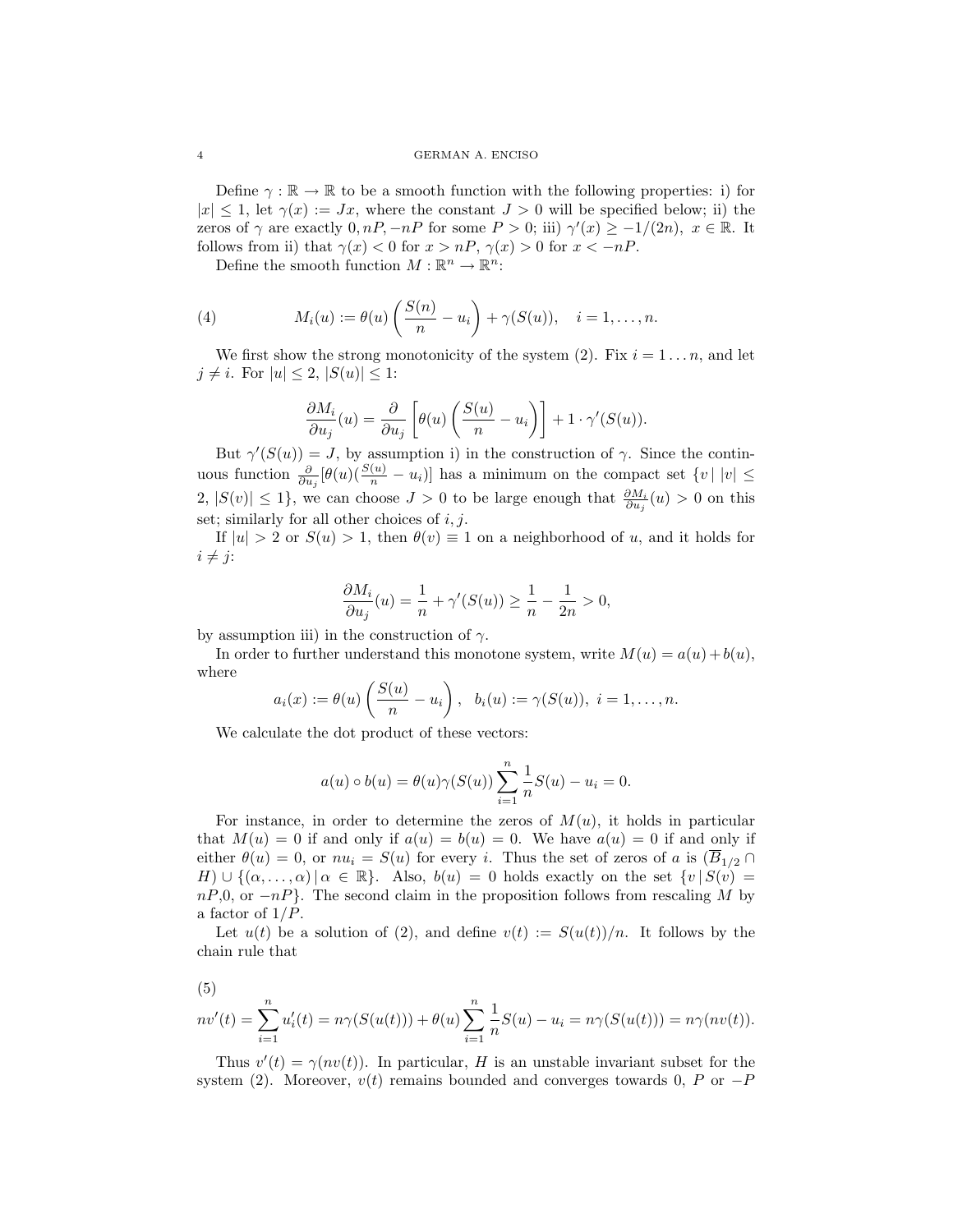as  $t \to \infty$ , depending on whether  $S(u(0)) = 0$ ,  $S(u(0)) > 0$ , or  $S(u(0)) < 0$ respectively.

Let now  $w_i(t) := u_i(t) - S(u(t))/n = u_i(t) - v(t), i = 1...n$  (so that  $w(t)$  is the projection of  $u(t)$  onto H). Then it holds

(6) 
$$
w'_{i}(t) = u'_{i}(t) - v'(t) = \theta(u(t))\left(\frac{1}{n}S(u(t)) - u_{i}(t)\right) = -\theta(u(t))w_{i}(t)
$$

Hence the function  $w(t)$  remains bounded for  $t \to \infty$ , and thus  $u(t) = v(t) + w(t)$ is also a bounded function as  $t \to \infty$ .

To prove the third claim, consider a solution  $u(t)$  of (2) such that  $S(u(0)) > 0$ . Define  $v(t)$  and  $w(t)$  as above. It holds  $S(u(t)) > 1/2$  for all large enough t (since  $S(u(t)) = nv(t) \rightarrow nP > 1/2$  as  $t \rightarrow \infty$ ). But this implies that  $\theta(u(t)) = 1$  for large t, by the definition of  $\theta$ . Hence  $w'(t) = -w(t)$  for all large t by (6), and  $w(t) \to 0$  as  $t \to \infty$ . Since  $u_i(t) = w_i(t) + v(t)$  for every *i*, it follows  $u_i(t) \to P$  (or  $u_i(t) \to 1$  for the rescaled system), whenever  $S(u(0)) > 0, i = 1, \ldots, n$ . Similarly for  $S(u(0)) < 0$ .

**Remark 1.** Let  $\theta(u) \equiv 1$  and  $\gamma(x) := \delta \tan^{-1}(x(x+1)(1-x))$  in equation (4), where  $\delta > 0$  is small enough that  $\gamma'(x) \geq -1/(2n)$  on R. Then one obtains a simplified system which satisfies all conditions of the above result, except that the disc of equilibria in  $H$  collapses to the single equilibrium 0.

**Remark 2.** A different approach to construct the vector field  $M : \mathbb{R}^n \to \mathbb{R}^n$  is the following. Let  $M_i(u) := \tan^{-1}(\frac{4}{\pi n}S(u) + \sigma(u_i)) - u_i, i = 1 \dots n$ , where  $\sigma : \mathbb{R} \to \mathbb{R}$ is a smooth function such that  $\sigma(x) = \tan(x)$  whenever  $|x| < \epsilon < \frac{\pi}{4}$ , and  $\sigma(x) = 0$ whenever  $|x| > \frac{\pi}{4}$ . A direct calculation shows that  $\partial M_i/\partial u_j > 0$  for every  $i \neq j$ . Also, if  $|u_i| < \epsilon$  for every i and  $S(u) = 0$ , then  $M_i(u) = \tan^{-1}(\sigma(u_i)) - u_i = 0$ . Therefore this function satisfies at least items 1. and 2. in Proposition 1. Moreover, note that if  $u = (\frac{\pi}{4}, \dots, \frac{\pi}{4})$ , then  $M_i(u) = \tan^{-1}(\frac{4}{\pi n} \frac{\pi n}{4}) - \frac{\pi}{4} = 0$ . Similarly for  $u = -(\frac{\pi}{4}, \ldots, \frac{\pi}{4}).$ 

Proof of Theorem 1.

*Proof.* We continue to use the definition of the functions  $\theta$ ,  $\gamma$ , M from the proof of Proposition 1. For notational convenience, assume w.l.o.g. that  $g, R$  have been rescaled so that  $M(u) \equiv 0$  on R (after the construction, the embedding f can be rescaled back along with  $q$  and  $R$ ).

Let  $G: \mathbb{R}^n \to H$  be the  $C^2$  function defined by  $G(u) := g(u - S(u)/n)$ . Thus in particular  $G \equiv g$  on  $H$ .

Define the  $\mathbb{C}^2$  function  $f : \mathbb{R}^n \to \mathbb{R}^n$  by the equation

$$
f_i(u) := QM_i(u) + (1 - \theta(u))G_i(u), \quad i = 1, ..., n,
$$

for a constant  $Q > 0$  which will be defined shortly. The fact that  $f = g$  on R is clear since  $M = 0$ ,  $\theta(u) = 0$ , and  $g = G$  on this set.

To see that the system

$$
\frac{\mathrm{d}u}{\mathrm{d}t} = f(x)
$$

is strongly monotone, we calculate the derivative

$$
\frac{\partial f_i}{\partial u_j}(u) = Q \frac{\partial M_i}{\partial u_j}(u) + \frac{\partial}{\partial u_j} [(1 - \theta(u))G_i(u)]
$$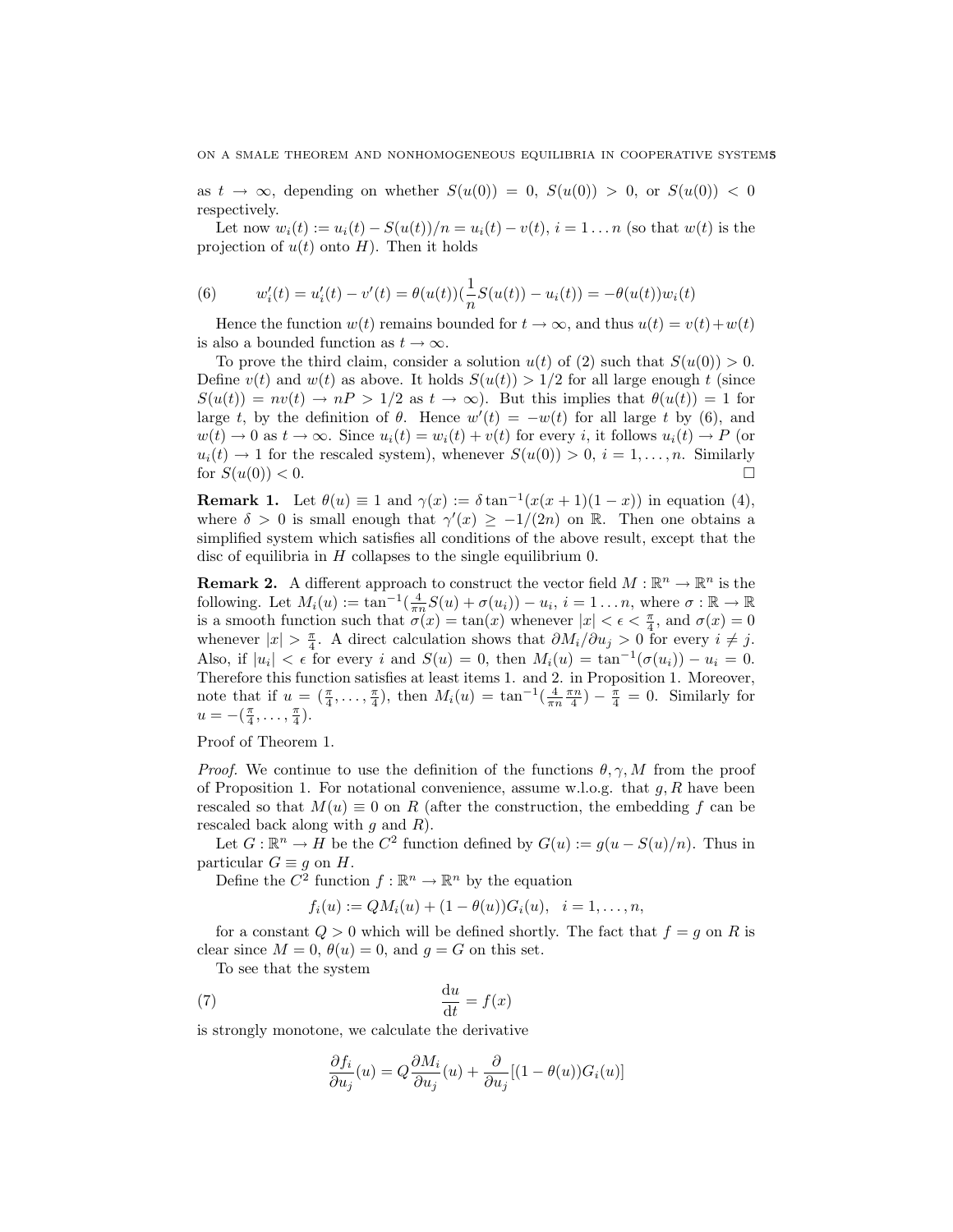for fixed  $j \neq i$ . Outside of the compact support of  $1 - \theta$ , this derivative is positive by Theorem 1 i). On the support of  $1 - \theta$ , both  $\frac{\partial M_i}{\partial u_j}$  and  $\frac{\partial}{\partial u_j}[(1 - \theta(u))G_i(u)]$ are continuous functions which attain their minimum and maximum values on this compact set. By Theorem 1 i), the minimum value of  $\frac{\partial M_i}{\partial u_j}$  is positive. Thus for a large enough value of  $Q > 0$ ,  $\frac{\partial f_i}{\partial u_j}(u) > 0$  on  $\mathbb{R}^n$ . Similarly for all other choices of  $i, j, i \neq j.$ 

Let  $u(t)$  be a solution of (7), and let  $v(t) := S(u(t))/n$  as in Theorem 1. Then

$$
nv'(t) = Q \sum_{i=1}^{n} M_i(u(t)) + (1 - \theta(u(t))) \sum_{i=1}^{n} G_i(u(t)) = Q \sum_{i=1}^{n} M_i(u(t))
$$

$$
= Qn\gamma(S(u(t))) = Qn\gamma(nv(t)),
$$

using the fact that  $S(G(u)) = 0$  on  $\mathbb{R}^n$  and (4). Thus it follows that  $v'(t) =$  $Q\gamma(nv(t))$ , as in (5). In particular once more, if  $S(u(0)) > 0$ , then  $S(u(t))/n \to P$ as  $t \to \infty$ . Since  $f = QM$  whenever  $S(u) > 1/2$ , it follows  $u(t) \to (P, \ldots, P)$  by Theorem 1, iii). Similarly for  $S(u(0)) < 0$ .

In order to address the fourth statement, we show first that  $M(u) \circ u \leq 0$ , for all  $u \in H$ . To see this, note that for  $u \in H$  it holds  $S(u) = 0$  and thus  $M_i(u) = -\theta(u)u_i, i = 1,...,n.$  Thus  $M(u) \circ u = -\theta(u)u \circ u = -\theta(u) |u|^2 \leq 0.$ 

The fact that f has no zeros outside H other than  $\pm (P, \ldots, P)$  follows from the argument above. Suppose that  $u \circ g(u) < 0$  on  $H-R$ , and consider  $u \in H$ ,  $f(u) = 0$ . If  $M(u) = 0$ , then  $\theta(u) = 0$  by definition of  $\theta$  and necessarily  $G(u) = g(u) = 0$ . If  $M(u) \neq 0$ , then also  $\theta(u) < 1$ , else  $0 = f(u) = M(u) \neq 0$ . In that case also  $u \notin R$ by construction of M, hence  $u \circ q(u) < 0$ . Therefore

$$
f(u) \circ u = (QM(u) + (1 - \theta(u))g(u)) \circ u \le (1 - \theta(u))g(u) \circ u < 0,
$$
\na contradiction.

\n
$$
\Box
$$

#### 3. CONTINUUM OF EQUILIBRIA

In this section we construct a (non-cooperative) two dimensional reaction diffusion equation with a continuum of spatially nonhomogeneous equilibria, and whose corresponding reaction system (1) is globally attractive towards a single equilibrium. We begin in reverse by defining the functions which will constitute the nonhomogeneous equilibria, and we build the reaction function based on them. Consider  $\Omega = (-\pi/2, \pi/2)$  and the function

$$
\phi_{\lambda}(x) := \lambda(\cos(\sin x), \sin(\sin x)), \ x \in \Omega,
$$

defined on  $\overline{\Omega}$  for every  $\lambda > 0$ . In particular, the image of  $\phi_{\lambda}$  is an arc of radius  $\lambda$ spanning an angle of two radians. One can easily compute  $\phi'_{\lambda}(-\pi/2) = \phi'_{\lambda}(\pi/2) =$ 0. Moreover,

(8) 
$$
(\phi''_{\lambda}(x))_1 = \lambda \sin(x) \sin(\sin(x)) - \lambda \cos^2 x \cos(\sin x),
$$

(9) 
$$
(\phi''_{\lambda}(x))_2 = -\lambda \sin(x) \cos(\sin(x)) - \lambda \cos^2 x \sin(\sin x).
$$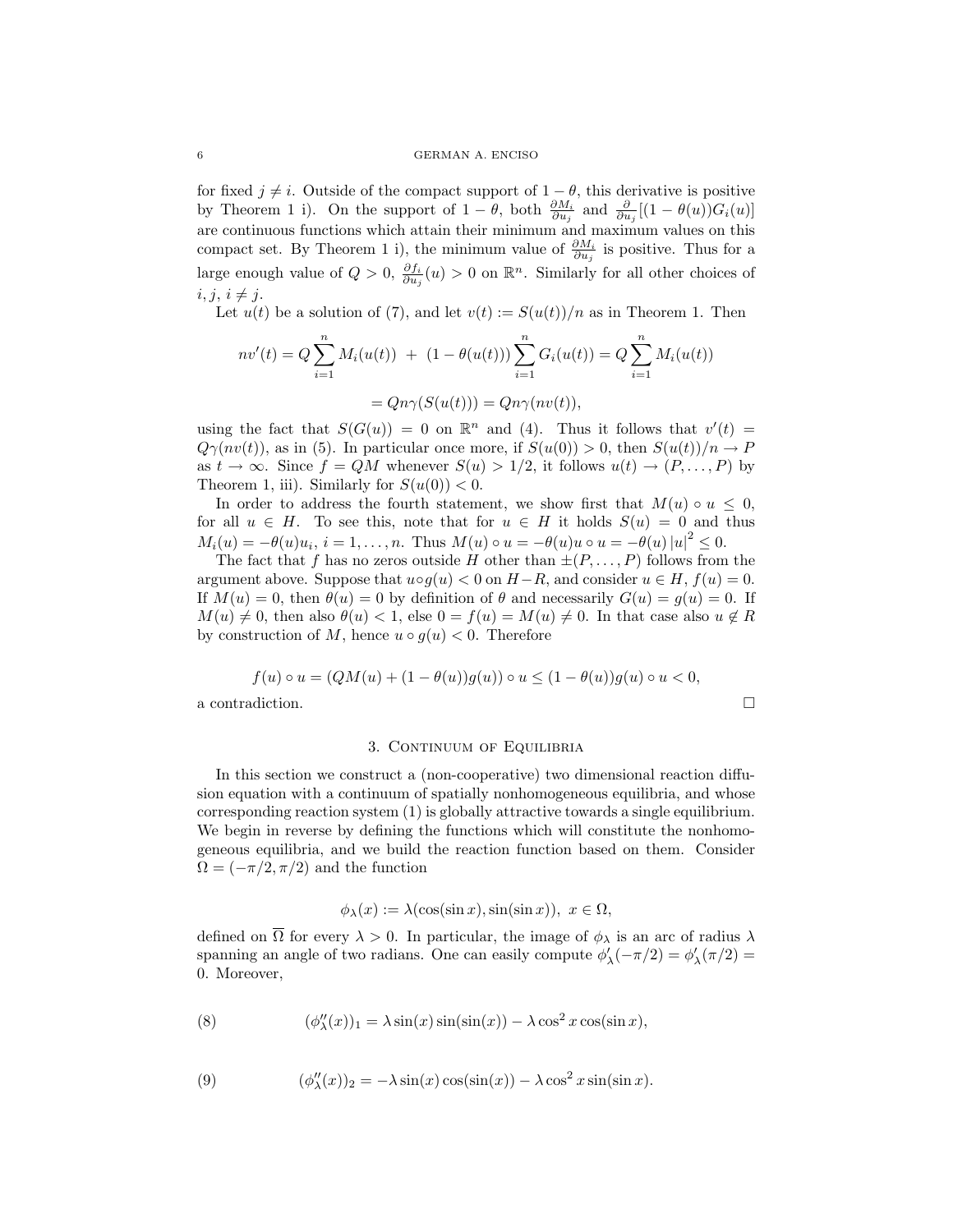The vector  $\phi''_{\lambda}(x)$  can be thought of as the acceleration vector of  $\phi_{\lambda}(x)$  as x grows from  $-\pi/2$  to  $\pi/2$ , of course, and it points towards the inside of the circle of radius  $\lambda$ , except for  $x = \pm \pi/2$  where it is tangential to this circle.

Let

$$
A := \{ r(\cos \theta, \sin \theta) \mid \lambda_1 \le r \le \lambda_2, -1 \le \theta \le 1 \},\
$$

for fixed  $0 < \lambda_1 < \lambda_2$  in  $\mathbb{R}^+$ . Given  $u \in A$ ,  $u = r(\cos \theta, \sin \theta)$ , we denote  $\lambda(u) := r$ ,  $x(u) := \sin^{-1}(\theta)$ . Note that these functions are well defined and smooth on A, and that  $\phi_{\lambda(u)}(x(u)) = u$ . Define the vector field  $\alpha : A \to \mathbb{R}^2$  by

(10) 
$$
\alpha(u) := -\phi''_{\lambda(u)}(x(u)).
$$

**Proposition 2.** There exists a smooth function  $g : \mathbb{R}^2 \to \mathbb{R}^2$  such that i)  $g = \alpha$  on the set A, and ii) all solutions of the system

(11) 
$$
\frac{du_i}{dt} = g_i(u), \quad i = 1, 2,
$$

converge towards a single equilibrium.

*Proof.* We start with some basic facts about  $\alpha(u)$  for  $u \in A$ . It follows from equation (8) that  $\alpha_1(u) > 0$  for  $u_2 = 0$  (since  $x(u) = 0$ ). It also follows, from equation (9), that  $\alpha_2(u) > 0$ ,  $\alpha_2(u) < 0$ , and  $\alpha_2(u) = 0$  whenever  $u_2 > 0$ ,  $u_2 < 0$ , and  $u_2 = 0$ , respectively (since  $x(u) > 0$ ,  $x(u) < 0$ , and  $x(u) = 0$  in each case).

By (10) and the definition of  $x(u)$ ,  $\lambda(u)$ , the function  $\alpha$  is smooth on A. Let  $\alpha_1$ and  $\alpha_2$  be embedded into smooth functions defined on a closed neighborhood  $A'$ of A, in such a way that both properties in the previous paragraph still hold on  $A'$ for the embedding function, which we also denote by  $\alpha$ .

Let  $A''$  be a closed neighborhood of  $A'$ . Consider three smooth functions  $\rho_1, \rho_2, \rho_3$ :  $\mathbb{R}^2 \to [0, 1]$  forming a partition of unity of  $\mathbb{R}^2$ , in the sense that

- (1)  $\rho_1(u) + \rho_2(u) + \rho_1(u) = 1$  for every  $u \in \mathbb{R}^2$ ,
- (2)  $\rho_1(u) \equiv 1$  on  $A, \rho_1(u) \equiv 0$  on  $\mathbb{R}^2$  int  $(A')$ , and  $\rho_1(u) \in (0,1)$  otherwise.
- (3)  $\rho_3(u) \equiv 0$  on A',  $\rho_3(u) \equiv 1$  on  $\mathbb{R}^2$  int  $(A'')$ , and  $\rho_1(u) \in (0,1)$  otherwise.

In particular,  $\rho_2 = 1 - \rho_1$  on  $A' - A$ ,  $\rho_2 = 1 - \rho_3$  on  $A'' - A'$ .

Let  $e = (e_1, 0)$ , for a fixed  $e_1 > 0$  such that  $e_1 > a_1$  for every  $a = (a_1, a_2) \in A''$ . Let  $g : \mathbb{R}^2 \to \mathbb{R}^2$  be defined by

$$
g(u) := \rho_1(u)\alpha(u) + \rho_2(u)(1,0) + \rho_3(u)(e-u).
$$

It is clear that q is smooth and that  $q \equiv \alpha$  on A by construction. We use the Poincare-Bendixson theorem to show that every solution of (11) must converge towards e. First note that  $g \equiv e - u$  outside of a bounded subset of  $\mathbb{R}^2$ , therefore a closed circular region centered on e is invariant and attracts all solutions. We show below that  $g$  has only one equilibrium; therefore every solution must converge towards e or towards some periodic orbit. But any periodic orbit would contain e inside its enclosed area; see for instance [13], Section 6.8. Moreover,  $g_2(u_1, 0) = 0$ for every  $u_1 \in \mathbb{R}$ , since this is true for each of the vector fields  $\alpha, u \to e - u$  and  $u \to (1, 0)$ . Therefore the  $u_1$  axis  $\{(u_1, 0) | u_1 \in \mathbb{R}\}$  is an invariant subset of (11); this proves that no periodic solutions can exist by the principle of nonintersecting orbits [13], and that every solution converges towards e.

It remains to show that  $q$  has only one equilibrium. We show this by considering the various subsets of the partition in  $\mathbb{R}^2$ . If  $u \in A$ , it holds  $g(u) = \alpha(u) \neq 0$  by the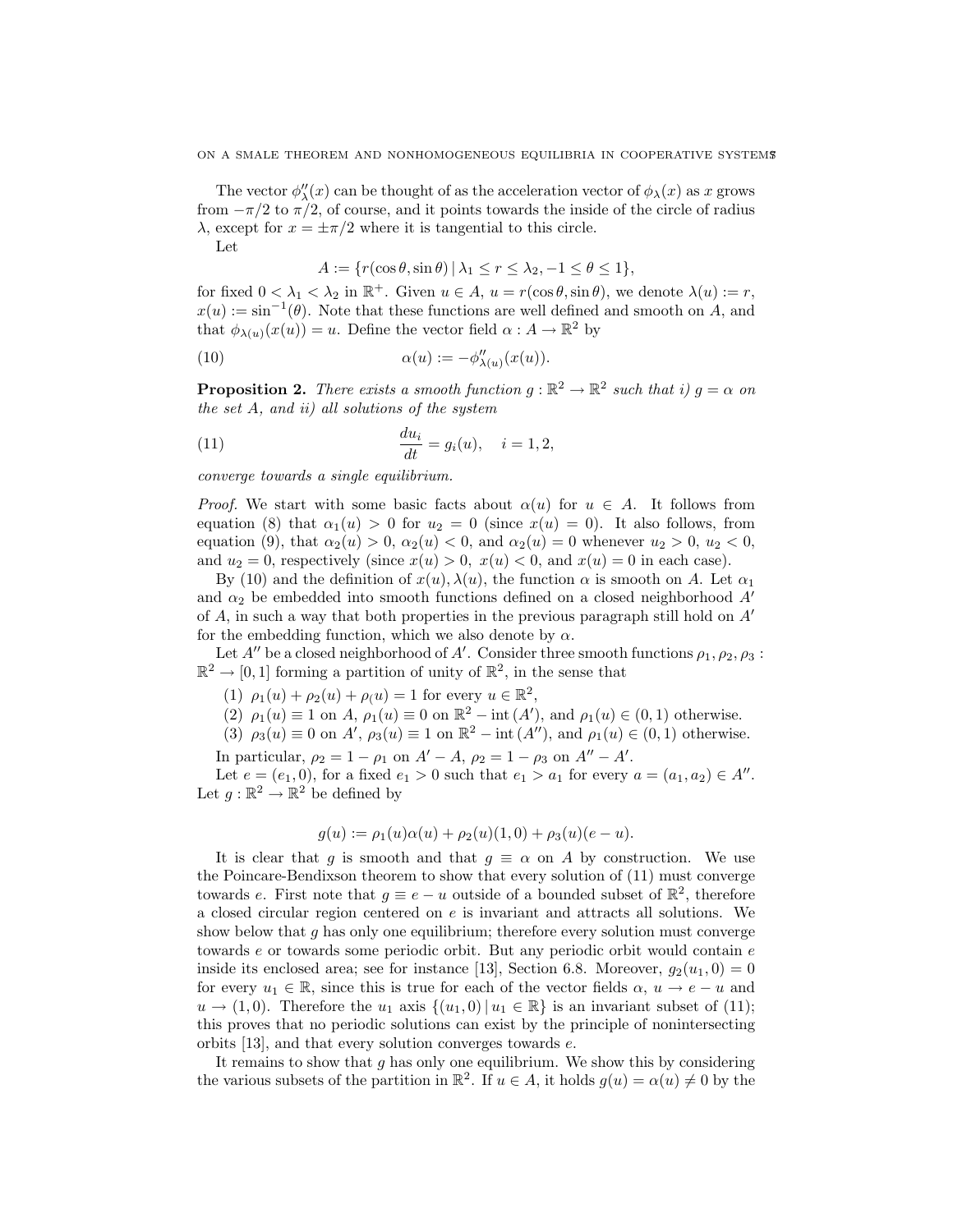comments in the beginning of the proof. If  $u \in int(A') - A$ , then still  $\rho_1(u) > 0$ , and for  $u_2 \neq 0$ ,

 $g_2(u) = \rho_1(u)\alpha_2(u) + \rho_2(u) \cdot 0 = \rho_1(u)\alpha_2(u) \neq 0,$ 

by the construction of the extension of  $\alpha$  to  $A'$ . Also, for  $u_2 = 0$ ,

 $g_1(u) = \rho_1(u)\alpha_1(u) + \rho_2(u) \cdot 1 > 0.$ 

If  $u \in \mathbb{R}^2$  – int  $(A')$ , such that  $u_1 < e_1$ , then  $\rho_1(u) = 0$ , and

$$
g_1(u) = \rho_2(u) \cdot 1 + \rho_3(u)(e_1 - u_1) > 0.
$$

If  $u_1 > e$ , then  $q(u) = e - u$ , and  $q(u) \neq 0$  unless  $u = e$ .

**Corollary 1.** Let g be as in Proposition 2, and let  $\lambda \in [\lambda_1, \lambda_2]$ . Then the function  $\phi_{\lambda}$  is an equilibrium of the system

(12) 
$$
\frac{\partial u_i}{\partial t} = \Delta u_i + g_i(u), \quad i = 1, 2,
$$

on  $C(\Omega,\mathbb{R}^2)$ , under Neumann boundary conditions.

*Proof.* By construction of  $\alpha$  on A, it holds for every  $\lambda \in [\lambda_1, \lambda_2], x \in \overline{\Omega}$ , that  $\alpha(\phi_{\lambda}(x)) = -\phi''_{\lambda}(x)$ . Thus  $0 = \phi''_{\lambda}(x) + \alpha(\phi_{\lambda}(x)) = \phi''_{\lambda}(x) + f(\phi_{\lambda}(x))$ . It was calculated that  $\phi'_{\lambda}(-\pi/2) = \phi'_{\lambda}(-\pi/2) = 0, \lambda > 0$ ; this satisfies the required boundary conditions.

Proof of Theorem 2:

*Proof.* We use the function  $g$  from Proposition 2 in the context of Theorem 1. Let  $\pi : \mathbb{R}^2 \to H \subseteq \mathbb{R}^3$  be a linear, metric preserving bijection. Define a smooth function  $\tilde{g}: H \to H$  by  $\tilde{g} := \pi \circ g \circ \pi^{-1}$ . Then use Theorem 1 to embed this function into a strongly cooperative system (1).

Recall from the proof of Proposition 2 that  $q = e - u$  outside of a bounded set. If  $|u| > e_1$ ,  $g(u) = u - e$ , then  $u \circ g(u) = u \circ e - u \circ u = u_1 e_1 - |u|^2 < 0$ . Since the bijection  $\pi$  preserves angles, this condition is also satisfied for  $\tilde{g}$  outside of a bounded region R. Thus we can use item 4. of Theorem 1 to conclude that  $f$  has a unique equilibrium on H.

It follows automatically from Theorem 1 that  $\partial f_i/\partial u_j > 0$  for every u and  $i \neq j$ . Every solution of (1) outside of the H converges towards  $\pm (P, \dots P)$  (Theorem 1, item 3.), and every solution of (1) in H converges towards  $\pi(e)$  by Proposition 2. Thus every solution of (1) converges towards one of only three equilibria.

Let  $u(x) := \phi_{\lambda}(x), \lambda \in [\lambda_1, \lambda_2]$ , be any of the nonhomogeneous equilibria of (12), so that  $u''(x) + g(u(x)) = 0$  for every  $x \in \Omega$ . Let  $\tilde{u}(x) := \pi(u(x))$ . By evaluating  $\pi$ on both sides of the previous equation we obtain

$$
0 = \pi u''(x) + \pi g(u(x)) = \tilde{u}''(x) + \tilde{g}(\tilde{u}(x)) = \tilde{u}''(x) + f(\tilde{u}(x)).
$$

Thus  $\tilde{u}$  is an equilibrium of (3). After varying  $\lambda$  over  $[\lambda_1, \lambda_2]$ , the third statement follows.  $\Box$ 

One might imagine a strengthening of Theorem 2 in which every solution of the reaction system (1) converges towards a single equilibrium e. A standard 'sandwich' argument shows that this is impossible: let (1) be strongly cooperative and converge globally towards  $e \in \mathbb{R}^n$ . Then all solutions of the reaction diffusion system (3) must converge towards e as well. To see this, let  $u(x, t)$  be any solution of (3),